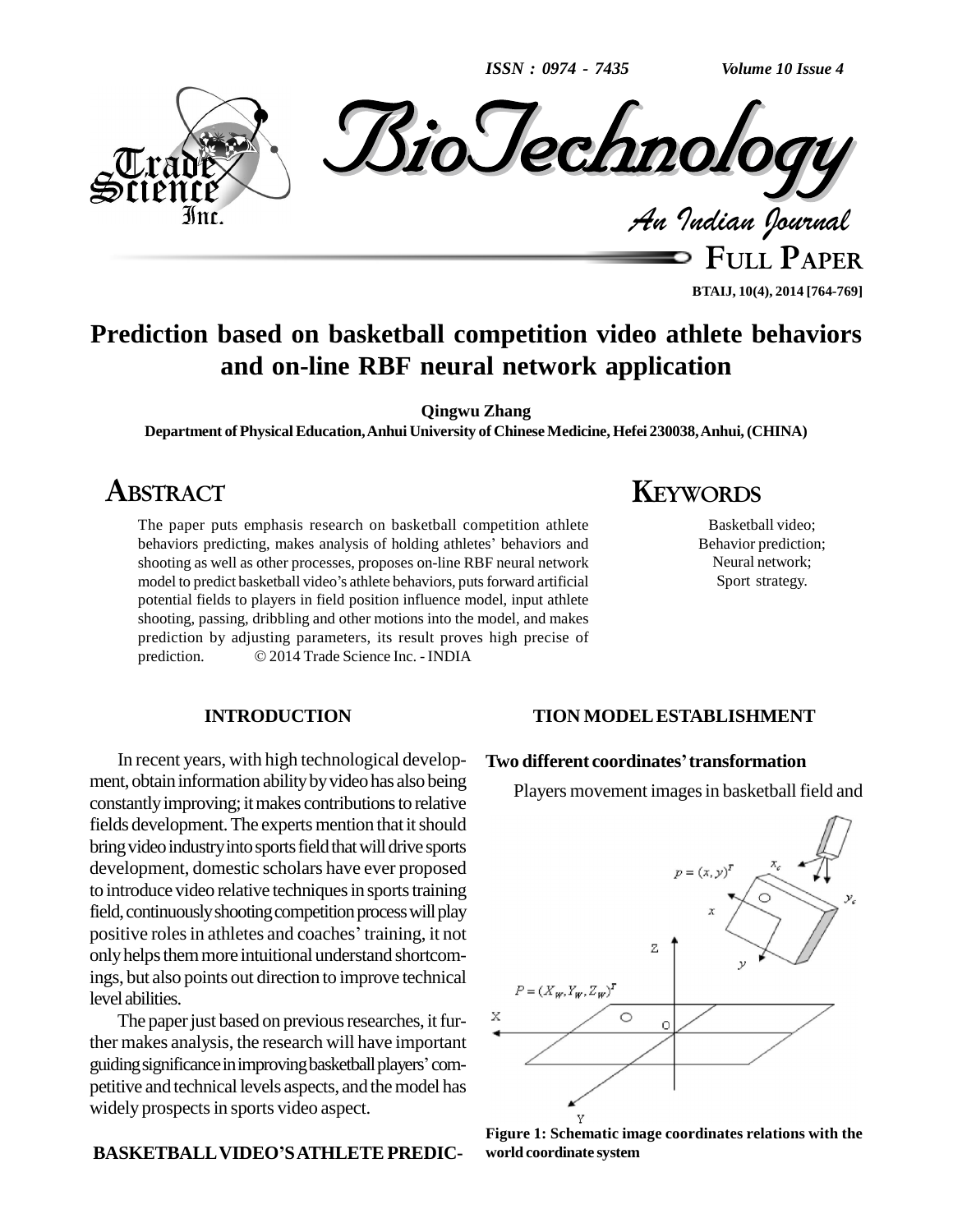images in videos are not completely the same due to Propos images in videos are not completely the same due to Pr<br>perspective projection and other problems' existing, te therefore to solve the problem, it needs to establish true perspective projection and other problems' existing,<br>therefore to solve the problem, it needs to establish true<br>coordinate and video images' coordinate transformation model, two kinds of coordinates is as following Figure 1 show.

We let true coordinate system to be defined as world coordinate system, it has some connections with schematic image coordinate system, the connections totallyinclude eight unknowns, in Figure 1 we assume  $(x, y, 1)$  is p coordinate, the corresponding point is  $(X_w, Y_w, 1)$ , and then it has:<br> $\begin{bmatrix} x \\ \end{bmatrix} \begin{bmatrix} r_1 & r_2 & r_3 \end{bmatrix} \begin{bmatrix} X_w \\ \end{bmatrix}$ 

$$
\begin{bmatrix} x \\ y \\ 1 \end{bmatrix} = \begin{bmatrix} r_1 & r_2 & r_3 \\ r_4 & r_5 & r_6 \\ r_7 & r_8 & r_9 \end{bmatrix} \begin{bmatrix} X_w \\ Y_w \\ 1 \end{bmatrix} (1)
$$

Let  $r<sub>9</sub>=0$  , and then it has:  $\overline{a}$ 

Let 
$$
r_9 = 0
$$
, and then it has:  
\n
$$
\begin{bmatrix}\nx_1 & y_1 & 1 & 0 & 0 & 0 & x_1 X_{w_1} & y_1 X_{w_1} \\
0 & 0 & 0 & x_1 & y_1 & 1 & x_1 Y_{w_1} & y_1 Y_{w_1} \\
x_2 & y_2 & 1 & 0 & 0 & 0 & x_2 X_{w_2} & y_2 X_{w_2} \\
0 & 0 & 0 & x_2 & y_2 & 1 & x_2 Y_{w_2} & y_2 Y_{w_2} \\
x_3 & y_3 & 1 & 0 & 0 & 0 & x_3 X_{w_3} & y_3 X_{w_3} \\
0 & 0 & 0 & x_3 & y_3 & 1 & x_3 Y_{w_3} & y_3 Y_{w_3} \\
x_4 & y_4 & 1 & 0 & 0 & 0 & x_4 X_{w_4} & x_4 X_{w_4} \\
0 & 0 & 0 & x_4 & y_4 & 0 & x_4 Y_{w_4} & y_4 Y_{w_4}\n\end{bmatrix}
$$
\n
$$
\begin{bmatrix}\nr_1 \\
r_2 \\
r_3 \\
r_4 \\
r_5 \\
r_6 \\
r_7\n\end{bmatrix}\n\begin{bmatrix}\nX_{w_1} \\
Y_{w_1} \\
Y_{w_2} \\
Y_{w_3} \\
Y_{w_4}\n\end{bmatrix}
$$
\n
$$
\times \begin{bmatrix}\nr_1 \\
r_2 \\
r_3 \\
r_4 \\
r_5 \\
r_6 \\
r_7\n\end{bmatrix}\n\begin{bmatrix}\nX_{w_1} \\
Y_{w_2} \\
Y_{w_3} \\
Y_{w_4}\n\end{bmatrix}
$$
\n
$$
(2)
$$

From above description, we can get eight unknowns should have corresponding four points so that can get mapping process, and can solve  $r_i$  ( $i = 1, \dots, 8$ ).

#### **Proposition and application based on artificial potential**

In the later period of last century, foreign scholars put forward artificial potential fields, the method is simplyconvertingtarget, barrier and robot and other people into one point, abstract artificial forces is proceeding with abstract by robot sports changes. Artificial potential field in moving objects positions function equation<br>is:<br> $W_{APF}(q) = W_{at}(q) + W_{rep}(q)$  (3) is:

$$
W_{APF}(q) = W_{at}(q) + W_{rep}(q)
$$
 (3)

In above formula, attractive potential energy in the position of *q* is using  $W_{APF}(q)$  to express, and rejective potential energy is expressed by  $W_{rep}(q)$ , moving object position isusing*q* to express, and target position is using  $q_{\text{goal}}$  to express, definition about attractive potential energy is:

tential energy is:  
\n
$$
W_{at}(q) = \frac{1}{2} k_{at} \rho_{goal}^2(q)
$$
\n(4)

In above formula, target Euclidean distance and moving object are expressed by, positively attractive gain coefficient is using  $k_{\text{att}}$  to express, besides, we can define attractive potential energyas:

 $F_{att} = -\nabla W_{att}(q) = -k_{att}\rho_{goal}(q)\nabla\rho_{goal}(q) = -k_{att}(q - q_{goal})$  (5) And then corresponding repulsive potential energy is:

And then corresponding repulsive potential energy is:  
\n
$$
W_{rep}(q) = \begin{cases} \frac{1}{2} k_{rep} (\frac{1}{\rho(q)} - \frac{1}{\rho_0})^2, \rho(q) \le \rho_0 \\ 0, \rho \ge \rho_0 \end{cases}
$$
\n(6)

In above formula, when moving objects suffered barriers resistance, the maximum influence degree threshold value is using  $\rho_{\scriptscriptstyle 0}$  to express, repulsive gain coefficient is using  $k_{rep}$  to express, and corresponding repulsive force formula is:<br> $\begin{bmatrix} 1 & 1 & 1 & q-q_{\text{start}} \\ q & q & q_{\text{start}} \end{bmatrix}$ 

Eplusive force formula as:  
\n
$$
F_{\text{att}} = -\nabla W_{\text{att}}(q) = \begin{cases} k_{\text{rep}} \left( \frac{1}{\rho(q)} - \frac{1}{\rho_0} \right) \frac{1}{\rho^2(q)} \frac{q - q_{\text{obstactic}}}{\rho(q)} & , \rho(q) \le \rho_0 \\ 0 & \rho \ge \rho_0 \end{cases}
$$
\n(7)

Therefore object suffered force is:

Therefore object suffered force is:  
\n
$$
F(q) = F_{at}(q) + F_{rep}(q)
$$
\n(8)

**Research on artificial field application in basket-**

*Indian Journal*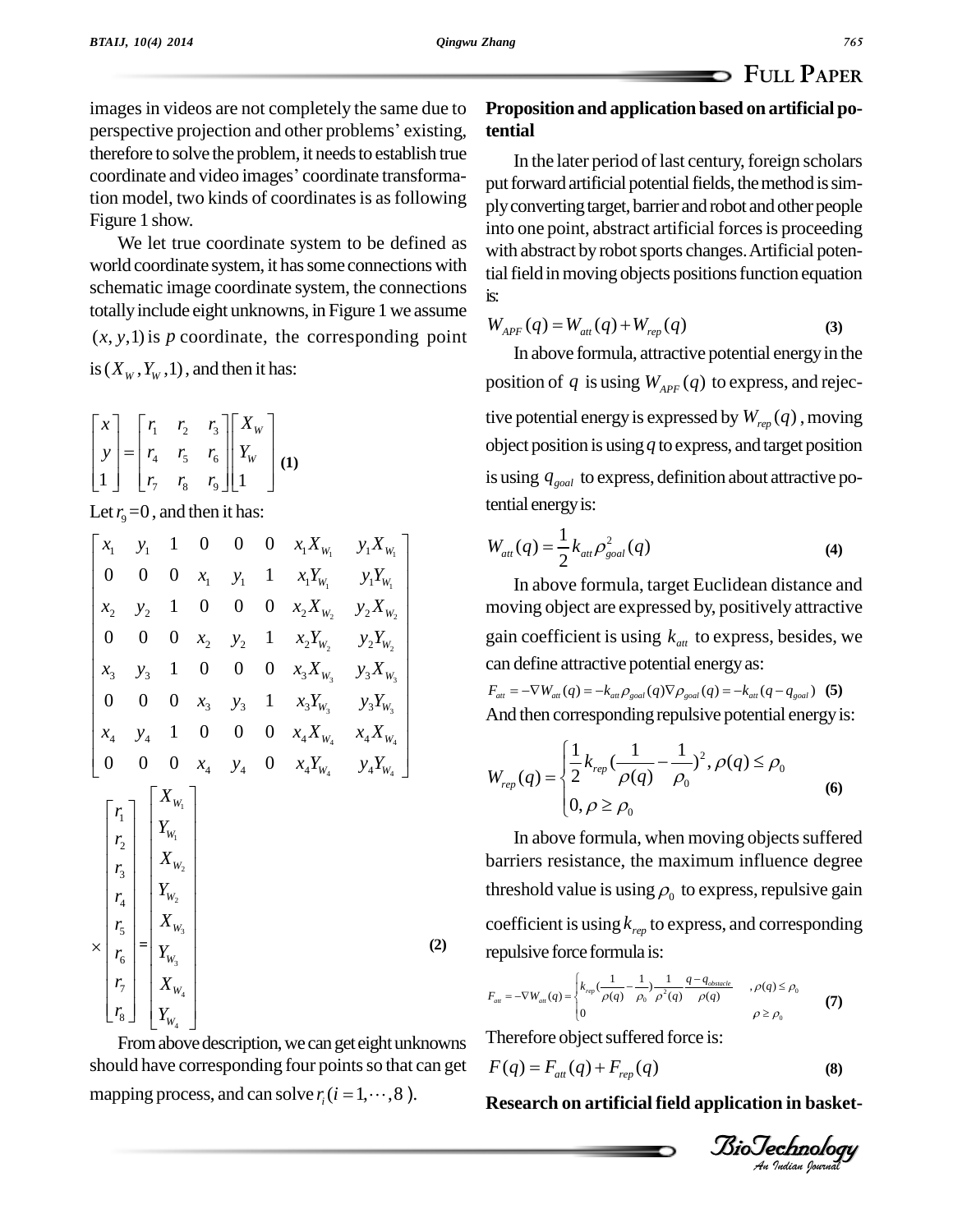### **FULL PAPER**

#### **ball playersíinformation quantity**

Byformerintroduction, we can know that in com petition, it is one guard and multiple chasing players playing together, then we can assume that basketball field position is y, let present time to be  $t$ , and then its artificial potential information formula is: *t t t t t t t W*<sub>*d*</sub>*t*<sub>*r*</sub><sub>*t*</sub> *t t W*<sub>*d*</sub>*t*<sub>*r*</sub><sub>*t*</sub> *(x) +W*<sub>*dr*<sub>*ep*-*i*</sub> (*x*) *+W*<sub>*rep*-*i*</sub> (*x*)</sub>

$$
W_{APF-i}^{t}(x) = W_{att-i}^{t}(x) + W_{rep-i}^{t}(x)
$$
\n(9)

$$
W_{APF-i}^{t}(x) = W_{at-i}^{t}(x) + W_{rep-i}^{t}(x)
$$
\n(9) t  
\n
$$
W_{at-i}^{t}(x) = \frac{1}{2} k_{at} \frac{1}{\rho_{goal}^{2}(x)}
$$
\n(10) F

Actual distance between opponent rim and player is using  $\rho_{goal}(x)$  to express, when distance between applica rim and player is further, attractive potential will diminish, such position is bad for ace, on the contrary, it will more beneficial to ace. And to  $k_{at}$ , when the value is a negative value, it represents defensive ability, and when The input layer the value is a positive value, itrepresents ace ability.

At first initialize with player stealing and shooting abilities that are  $\alpha$ ,  $\beta$ , so when one party ball is stolen by another party, it will update according to following  $\frac{y_2}{y_3}$ <br>equation, its equation is as following:  $\frac{y_3}{y_3}$ <br> $k_{rep-B_i} = k_{rep-B_i} + \gamma$ ,  $\eta_d \le k_{rep-B_i} \le \theta_d$  (11) equation, its equation is as following: by another party, it will update<br>equation, its equation is as for <br> $k_{rep-B_i} = k_{rep-B_i} + \gamma$  ,  $\eta_d \le k$ ,

$$
k_{rep-B_i} = k_{rep-B_i} + \gamma, \eta_d \le k_{rep-B_i} \le \theta_d
$$
 (11)  
If above equation is false, and then it has:  

$$
k_{rep-B_i} = k_{rep-B_i} - \gamma,
$$
 (12)

So, we can regulate whether equation is true or false so that decide whether it steals ball or not, and<br>
can apply following formula:<br>  $k_{rep-A_i} = k_{rep-A_i} + \gamma$ ,  $\eta_d \le k_{rep-A_i} \le \theta_d$  (13) enced n can apply following formula: ralse so that decide whether<br>can apply following formula:<br> $k_{rep-A_i} = k_{rep-A_i} + \gamma$ ,  $\eta_d \le k$ ,

$$
k_{rep-A_i} = k_{rep-A_i} + \gamma, \eta_d \le k_{rep-A_i} \le \theta_d
$$
\n(13)

$$
k_{rep-A_i} = k_{rep-A_i} + \gamma, \eta_d \le k_{rep-A_i} \le \theta_d
$$
\n
$$
k_{rep-A_i} = k_{rep-A_i} - \gamma, \eta_d \le k_{rep-A_i} \le \theta_d
$$
\n
$$
(13)
$$
\n
$$
(14)
$$

If player shots and it can accord following formula:

$$
k_{rep-A_i} = k_{rep-A_i} \qquad \qquad (14)
$$
\nIf player shots and it can accord following formula:\n
$$
k_{att-carrier} = k_{att-carrier} + \tau, \quad \eta_a \le k_{att-carrier} \le \theta_a \qquad (15)
$$
\nAnd if it fails in shooting, and it can have:\n
$$
k_{att-carrier} = k_{att-carrier} - \tau,
$$
\n(16)

$$
k_{\text{att-carrier}} = k_{\text{att-carrier}} - \tau, \qquad (16)
$$

For the carrier of the carrier of the carrier of the carrier of the Among them, player every time ability decreasing ability upper limit value and lower limit value are re- $\sinh \theta_a$  and  $\eta$ <br>*Init value of p*<br>*Value and upp*<br>*Inology* value or increasing value is  $\gamma$  and  $\tau$ , player shooting spectively using  $\theta_a$  and  $\eta_a$  to express, lower limit value  $\theta_a(r)$ . ability upper limit value and lower limit value are re-<br>spectively using  $\theta_a$  and  $\eta_a$  to express, lower limit value  $\phi$ <br>and upper limit value of players' abilities to fight for ball lower limit value and upper limit value are respectively

 $\eta_d$  and  $\theta_d$ .

## **APPLYNEURALNETWORKTO PREDICT BASKETBALLPLAYERSíBEHAVIORS**

In basketball competition process, every athlete running trajectory is a kind of very complicated process; therefore the paper selects a kind of special way to make prediction that is on-line RBF neural network.

#### **RBF neural network theory composition**

In prediction field, neural network is a kind of higher application, from which the most important one belongs to forward neural network and that RBF neural network belongs to it, the model is composed of three forms that are output layer, input layer and hidden layer these three forms, its structure is as Figure 2 show:



**Figure 2 : The basic structure of RBF neural network**

Though they have no connections, their nerve cells are mutual correlated. From input to output, it experi enced non-linear and linear two processes, and the function of hidden layer is the total sum of linear weighting forms. InRBF neural network model, there are many kinds of hidden layer forms, from which the major ones have three kinds, that:<br> $\left(r^2\right)$ 

have three kinds, that:  
\n
$$
\varphi(r) = \exp\left(-\frac{r^2}{2\sigma^2}\right), \sigma \ge 0, r \in R
$$
\n(17)

$$
(2\sigma^2)^{y-2} = 0, \quad \text{or} \quad (27)
$$
\n
$$
\varphi(r) = \frac{1}{(r^2 + b^2)^{1/2}}, \quad b \ge 0, r \in R
$$
\n
$$
\varphi(r) = (r^2 + b^2)^{1/2}, \quad (19)
$$

$$
\varphi(r) = (r^2 + b^2)^{1/2},\tag{19}
$$

Above are respectively Gaussian, inverse quadratic and multiquadrics these three kind of functions forms,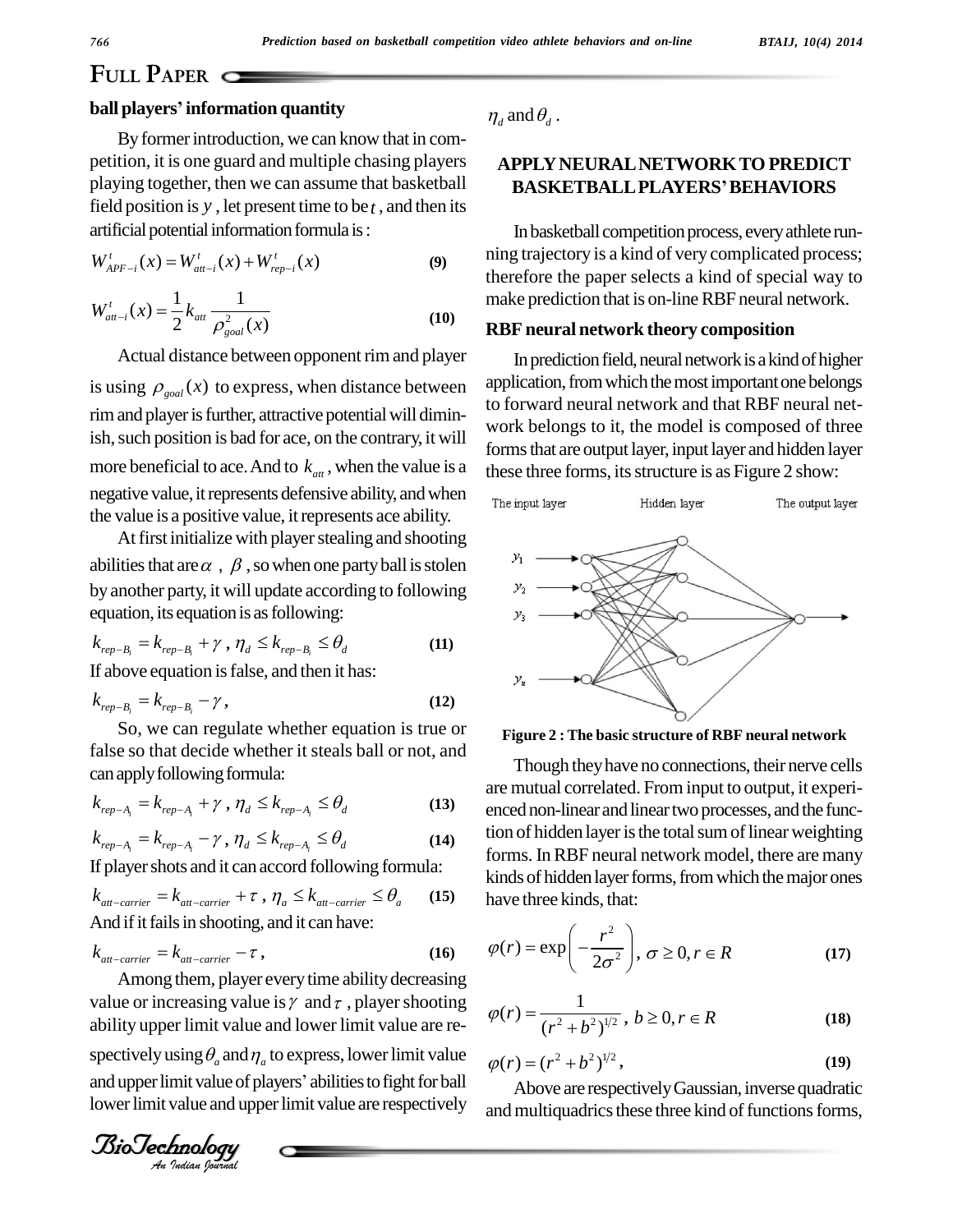but exactly applying to the paper can select to use the first type, and then the type exact expression is: but exactly applying to the paper can select to use the<br>first type, and then the type exact expression is:<br> $\varphi(r) = \exp(-\Box x - c_k \Box / \sigma_k^2), k = 1, 2, \cdots, K$  (20)

$$
\varphi(r) = \exp(-\Box x - c_k \Box/\sigma_k^2), k = 1, 2, \cdots, K \qquad (20)
$$

 $x$  and  $c_k$  radial distance can use above formula  $\Box x - c_k \Box$  to express, hidden nerve cell radial basis function width is using  $k$  pieces of  $\sigma_k$  to express, *l* dimensions input vector is represented by  $x$ , and then it has *x* same dimension vector  $c_k$ . Corresponding output lay<br>
form can be expressed as: <br>  $\hat{y} = f(x) = w_0 + \sum_{k=1}^{K} w_k \exp(-\Box x - c_k \Box^2 / \sigma_k^2)$  (21)  $v_i$ form can be expressed as:

$$
\hat{y} = f(x) = w_0 + \sum_{k=1}^{K} w_k \exp(-\Box x - c_k \Box^2 / \sigma_k^2)
$$
 (21)

Output layer and hidden layerweight values can be Output layer and hidden layer weight values can be<br>  $K_{i(z)}$ <br>
expressed as  $w_k$  ( $k = 1, \dots, K$ ), and the deviation is  $w_0$ .<br> **Minimum resources allocation network model's** 

# **prediction model to basketball player behaviors**

Minimum resources allocation neural network is a kind of algorithm that proceeding with hidden layer deleting, parameters adjustment and introducing new hidden layer, basic steps are:

 $\circled{1}$  For input layer, after inputting  $x_i$ , then it has:

① For input layer, after inputting 
$$
x_i
$$
, then it has:  
\n
$$
e_{rms}^i = \sqrt{\sum_{j=i-(M-1)}^i \frac{\Box e_j \Box^2}{M}}
$$
\n(22) 
$$
y_i = f(x_i) = w_0 + \sum_{k=1}^K w_k \varphi_k(x_i)
$$
\n(23) 
$$
n
$$

$$
\hat{y}_i = f(x_i) = w_0 + \sum_{k=1}^{K} w_k \varphi_k(x_i)
$$
\n(23)

$$
y_i = f(x_i) = w_0 + \sum_{k=1} w_k \varphi_k(x_i)
$$
\n
$$
d_i = \min_{1 \le k \le K} \Box x_i - c_k \Box
$$
\n
$$
\delta_i = \max \{ \gamma^i \delta_{\max}, \delta_{\min} \}
$$
\n(25)

$$
\delta_i = \max \left\{ \gamma^i \delta_{\max}, \delta_{\min} \right\}
$$
\n
$$
e = \gamma - \hat{\gamma}.
$$
\n(26)

$$
e_i = y_i - \hat{y}_i
$$
 (26)

$$
e_i = y_i - y_i
$$
\n
$$
\varphi_k(x_i) = \exp(-\frac{1}{\sigma_k^2} \Box x - c_k \Box^2), k = 1, 2, \cdots, K
$$
\n
$$
\varphi_k(x_i) = \exp(-\frac{1}{\sigma_k^2} \Box x - c_k \Box^2), k = 1, 2, \cdots, K
$$
\n
$$
\varphi_k(x_i) = \exp(-\frac{1}{\sigma_k^2} \Box x - c_k \Box^2), k = 1, 2, \cdots, K
$$
\n
$$
\varphi_k(x_i) = \exp(-\frac{1}{\sigma_k^2} \Box x - c_k \Box^2), k = 1, 2, \cdots, K
$$

In above formula, damping coefficient  $0 \le \gamma \le 1$  to express, and input data minimum and maximum distance are respectively using  $\delta_{\min}$  and  $\delta_{\max}$  to express, let hidden layer center closest distance  $x_i$  to be  $d_i$ .

 If , , *tms <sup>i</sup> <sup>i</sup> <sup>i</sup> <sup>e</sup> <sup>s</sup> <sup>d</sup> <sup>e</sup>* , andthenit canaddanew hidden layer in neural network and get correspond-<br>ing parameters are:<br> $w_{K+1} = e_i$  (28) ing parameters are:

$$
w_{K+1} = e_i
$$
\n
$$
c_{K+1} = x_i
$$
\n(29)

$$
c_{K+1} = x_i \tag{29}
$$

$$
c_{K+1} = x_i
$$
\n
$$
\sigma_{K+1} = K d_i
$$
\n(29)\n(30)

The above condition is  $K = k + 1$ , and then hidden

layer corresponding width can be expressed as  $K$ .<br><sup>③</sup> If above assumption is false, then we can change parameters, that: *3* If above assumption is false, then we can change<br>parameters, that:<br> $v_i = v_{i-1} + K_i e_i$  (31)

$$
v_i = v_{i-1} + K_i e_i
$$
\n
$$
K_{i(\gamma \times n)} = P_{i-1} C_i \left[ R_i + C_i^T P_{i-1} C_i \right]^{-1}
$$
\n(31)

$$
v_i = v_{i-1} + K_i e_i
$$
(31)  

$$
K_{i(z \times n_y)} = P_{i-1} C_i \left[ R_i + C_i^T P_{i-1} C_i \right]^{-1}
$$
(32)  

$$
P_i = \left[ I_{z \times z} - K_i C_i^T \right] P_{i-1} + q_0 I_{z \times z}
$$
(30)

$$
P_i = \left[I_{z \times z} - K_i C_i^T\right] P_{i-1} + q_0 I_{z \times z}
$$
 (30)

In above formula, after the  $i$  samples entering into

network, parameters state measuring parameter can use  
\n
$$
v_i = [w_0^i, w_1^i, c_1^i, \sigma_1^i, \cdots, w_k^i, c_k^i, \sigma_k^i]^T
$$
 to repre-  
\nsent.  $K_{i(z \times n_y)}$  Corresponding gain matrix is:

sent. 
$$
K_{i(z \times n_y)}
$$
 Corresponding gain matrix is:  
\n
$$
K_{i(z \times n_y)} = P_{i-1} C_i \left[ R_i + C_i^T P_{i-1} C_i \right]^{-1}
$$
\n(31)

By above formula, measuring parameters variance matrix can use *R<sup>i</sup>* to express, and can let number of matrix can use  $R_i$  to express, and can let number of parameters use  $z = n_y + K \times (l + n_y + 1)$  to express, number of nerve cell output nodes can use  $n_v$  to express, parameter vector  $v_i$   $f(x)$  can also press, parameter vector  $v_i$   $f(x)$  can also<br>be  $C_i = \nabla_v f(x_i)$  form or other one, the form has: be  $C_i = \nabla_v f(x_i)$  form or other one, the form has:<br>  $C_i = \left[ I, \varphi_1(x_i)I, \varphi_1(x_i)(2w_1/\sigma_1^2)(x_i - c_1) \right]$  (3)

$$
C_i = \left[I, \varphi_1(x_i)I, \varphi_1(x_i)(2w_1/\sigma_1^2)(x_i - c_1)\right]
$$
 (32)  

$$
\varphi_1(x_i)(2w_1/\sigma_1^3) \Box x_i - c_1 \Box^2, \cdots,
$$
 (33)

$$
\varphi_1(x_i)(2w_1/\sigma_1^3) \Box x_i - c_1 \Box^2, \cdots,
$$
\n
$$
\varphi_K(x_i)I, \varphi_K(x_i)(2w_K/\sigma_K^2)(x_i - c_K)^T
$$
\n(32)

$$
\varphi_K(x_i)I, \varphi_K(x_i)(2w_K/\sigma_K^2)(x_i - c_K)^T
$$
\n
$$
\varphi_K(x_i)(2w_K/\sigma_K^3) \Box x_i - c_K \Box^2]^T
$$
\n(33)

$$
\varphi_K(x_i)(2w_K/\sigma_K^3) \Box x_i - c_K \Box^2]^T
$$
\n(33)

*An*And updated matrix is using output error covari rmula show:<br>*Indian (34)*<br>*Indian Journal* ance matrix  $P_i$  to express, as following formula show:<br>  $P_i = [I_{z \times z} - K_i C_i^T] P_{i-1} + q_0 I_{z \times z}$  (34)

$$
P_i = [I_{z \times z} - K_i C_i^T] P_{i-1} + q_0 I_{z \times z}
$$
 (34)

**FULL PAPER**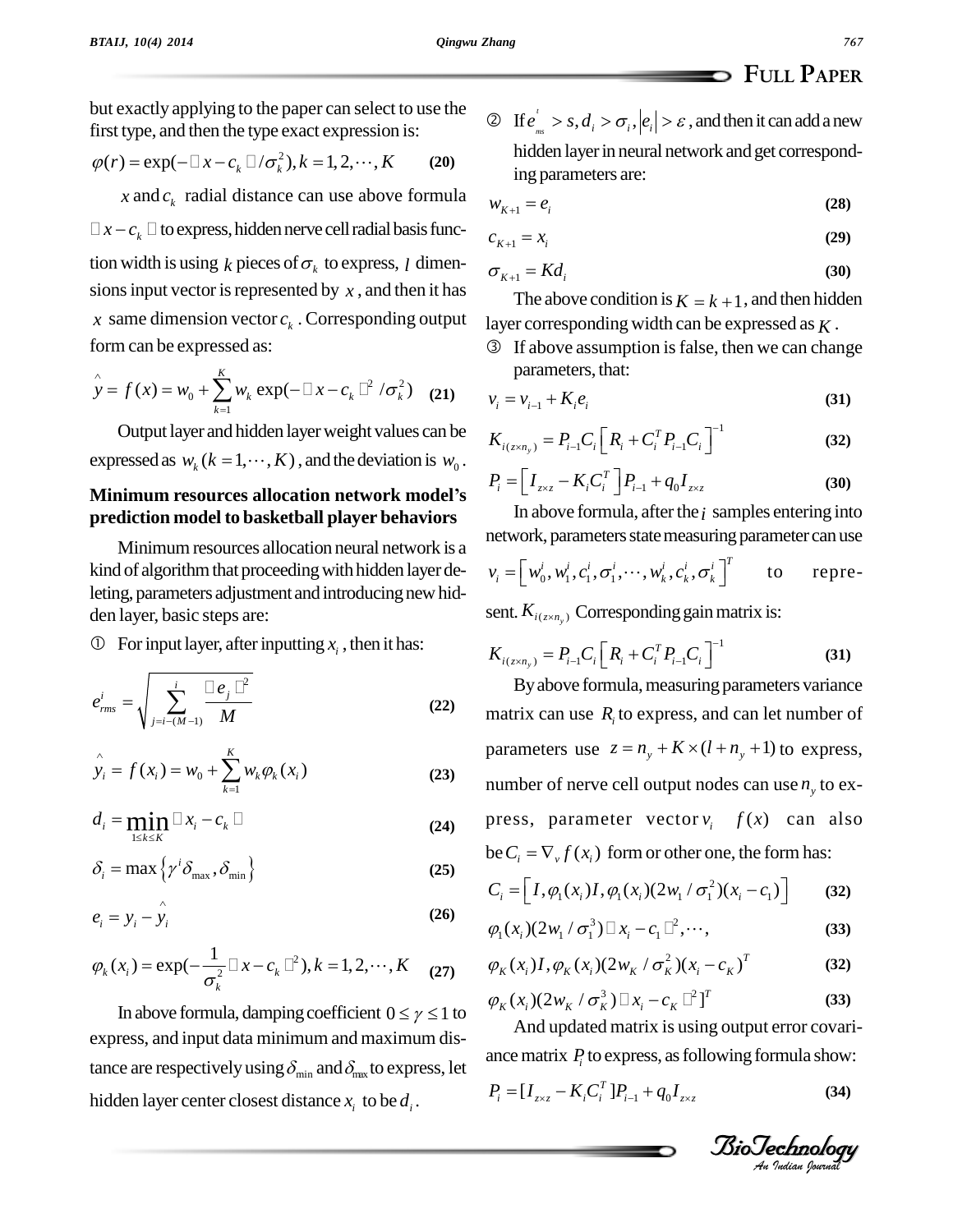**FULL PAPER**

Random steps are using  $q_0$  to express, and unit matrix is using  $I_{zxz}$  to express, and then newly added column and line are respectively:<br> $(P_1, Q_2)$ 

column and line are respectively:  
\n
$$
P_i = \begin{pmatrix} P_{i-1} & 0 \\ 0 & p_0 I_{z|xz1} \end{pmatrix}
$$
 (35)

initial estimation is sample data  $x_i$  and  $y_j$  covariance corresponded parameter that uses  $p_0$  to express, newly added hidden layer node introduction and newlyadded number of parameters  $z_1 = l + n_y + 1$  is using  $z_1$  to express.

#### **Regarding basketball player catching prediction model**

If predicted that it is passing, then carry out next prediction that : catching people, in general, he will select nearest player, but it should also consider whether it is beneficial to ace or not, so in certain range, if it has *k* pieces of basketball players, then to the*i* player,

his beneficial degree can be expressed as:  
\n
$$
\varpi_i = w_1 \times U_{APF_i} + w_2 \times \frac{1}{d_{ci}^2}; w_1 + w_2 = 1
$$
\n(36)

In above formula, factor weight is respectively  $w_1$  and  $w_2$ , representative actual distance between teammate *i* and holding player *c* is using  $d_{\text{carrier}-i}$  to Averag express.

| <b>TABLE 1 : Experiment data table</b> |  |
|----------------------------------------|--|
|----------------------------------------|--|

|                | Number of | Number of | Number of                                       |  |
|----------------|-----------|-----------|-------------------------------------------------|--|
| <b>Session</b> |           |           | shooting scenes passing scenes dribbling scenes |  |
| Session 1      | 42        | 51        | 54                                              |  |
| Session 2      | 43        | 48        | 33                                              |  |
| Session 3      | 40        | 49        | 34                                              |  |
| Session 4      | 46        | 52        | 38                                              |  |
| Session 5      | 38        | 44        | 31                                              |  |
| Session 6      | 49        | 47        | 40                                              |  |
| Session 7      | 45        | 59        | 30                                              |  |
| Session 8      | 16        | 61        | 35                                              |  |
| Session 9      | 50        | 45        | 37                                              |  |
| Session 10     | 52        | 54        | 40                                              |  |

*Indian Journal*

#### **MODELAPPLICATIONANDANALYSIS**

By above formula function relationship, we can get: so that to define basketball players' stealing and shoot-To verify the paper athlete prediction behaviors, we collect recent years' basketball competition videos highlights, according to these videos as input data, make statistics of these videos stealing and shooting numbers highlights, according to these videos as input data, make<br>statistics of these videos stealing and shooting numbers<br>so that to define basketball players' stealing and shooting abilities, we assume here stealing ability set as 3, and shooting ability set as 5, corresponding upper limit values are respectively 4 and 24, both lower limit values are 1, and  $\tau$ *and*  $\gamma$  set values are also 1 yin experiment, we defined weight  $\omega_1$ ,  $\omega_2$  values are 0.26and 0.74, in testing phase, we select 20 competitions, we make changing by a kind of artificial way, after chang-

| <b>TABLE 2: Traditional predication result table</b> |  |
|------------------------------------------------------|--|
|------------------------------------------------------|--|

| <b>Session</b>   | <b>Shooting</b> | <b>Passing</b> | <b>Dribbling</b> |
|------------------|-----------------|----------------|------------------|
| Session 1        | 88              | 76             | 95               |
| Session 2        | 89              | 79             | 91               |
| Session 3        | 86              | 75             | 86               |
| Session 4        | 91              | 74             | 88               |
| Session 5        | 92              | 81             | 94               |
| Session 6        | 70              | 83             | 92               |
| Session 7        | 82              | 75             | 96               |
| Session 8        | 86              | 71             | 91               |
| Session 9        | 87              | 75             | 93               |
| Session 10       | 88              | 82             | 95               |
| Average accuracy | 86.1            | 74.8           | 92.4             |
| rate             |                 |                |                  |

**TABLE3 : On-line neural network prediction**

| <b>Session</b>   | <b>Shooting</b> | Passing      | <b>Dribbling</b> |
|------------------|-----------------|--------------|------------------|
| Session 1        | 80              | 73           | 88               |
| Session 2        | 79              | 66           | 85               |
| Session 3        | 85              | 71           | 84               |
| Session 4        | 77              | 69           | 82               |
| Session 5        | 84              | 67           | 91               |
| Session 6        | 82              | 77           | 93               |
| Session 7        | 78              | 71           | 86               |
| Session 8        | 71              | 75           | 87               |
| Session 9        | 82              | 79           | 85               |
| Session 10       | 84              | 72           | 83               |
| Average accuracy |                 | 70.6<br>82.3 | 86.4             |
| rate             |                 |              |                  |